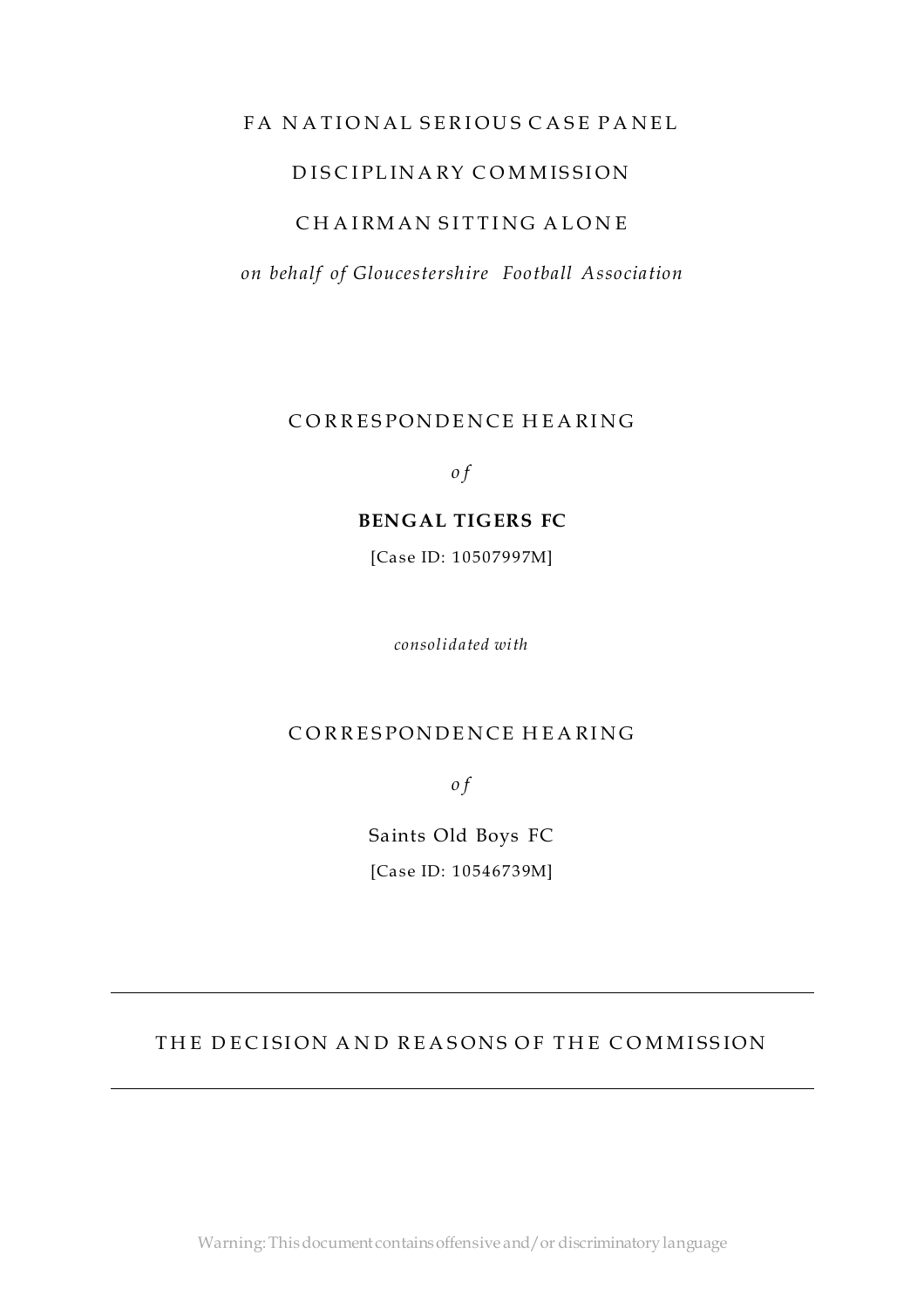| Content        |                                                             | Page Paragraphs |
|----------------|-------------------------------------------------------------|-----------------|
| 1 <sub>1</sub> | Introduction $\frac{1}{2} - 3$                              |                 |
| 2.             | The Charge $\frac{4-8}{1}$                                  |                 |
| 3.             | The Reply $\frac{9-12}{12}$                                 |                 |
| $4_{\cdot}$    | The Commission <u>Electronical</u> 13                       |                 |
| 5.             | The Hearing & Evidence <b>Manual</b> 22 <b>Manual</b> 22    |                 |
| 6.             |                                                             |                 |
| 7.             | The Findings & Decision <b>Election</b> 24 - 34             |                 |
| 8.             | Previous Disciplinary Record <b>Election Contains 20</b> 25 |                 |
| 9.             | Mitigation 26                                               |                 |
|                | 10. The Sanction <b>Election</b> 27 - 41                    |                 |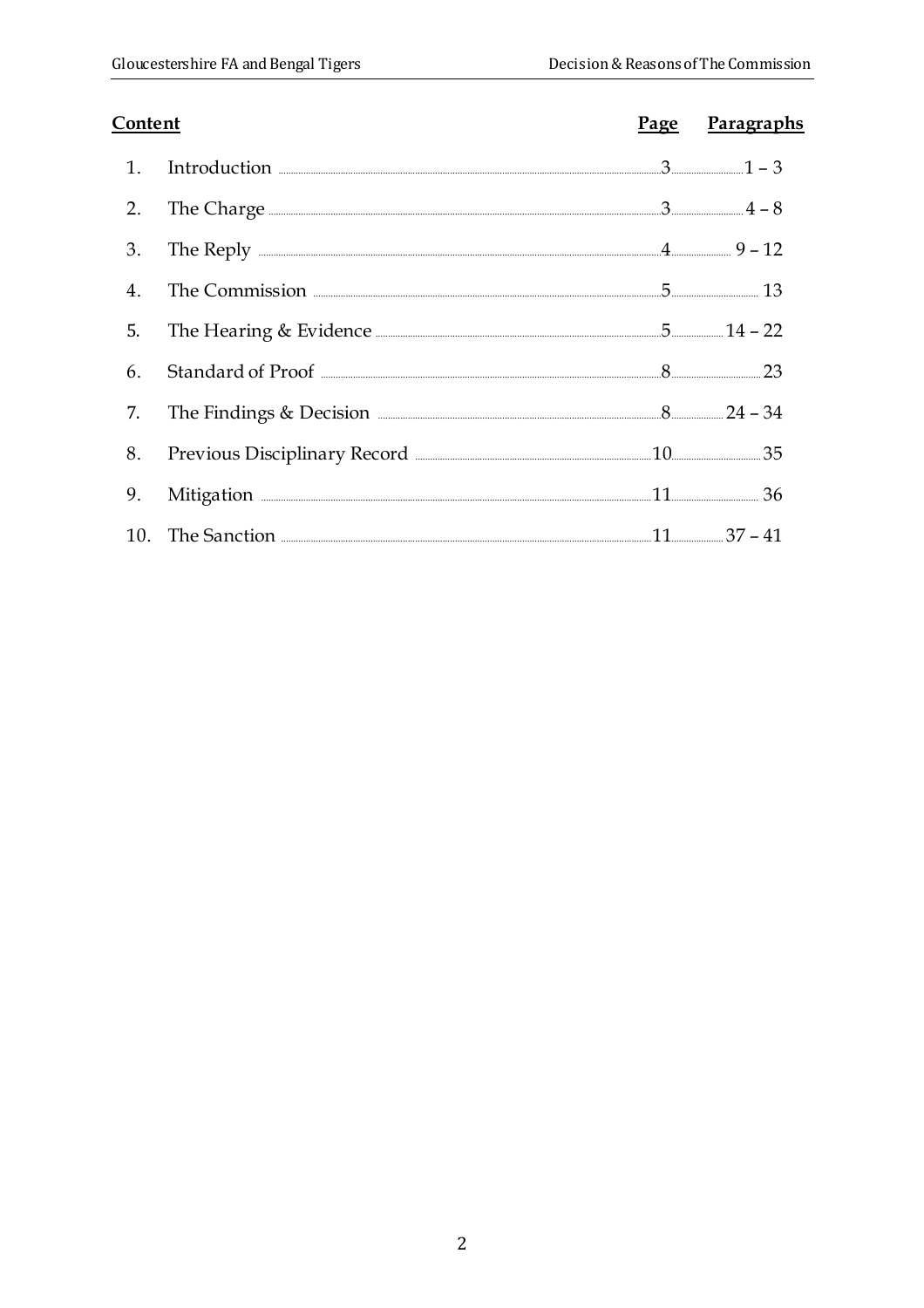#### <span id="page-2-0"></span>**Introduction**

- <span id="page-2-1"></span>1. On 11 September 2021, Bengal Tigers FC ("Bengal Tigers", the "Club") First team played a Bristol Downs League Division Two home fixture against Saints Old Boys FC ("Saints Old Boys") Reserve team – collectively the "match".
- 2. The appointed Match Referee, Mr James Grady, and a Club Assistant Referee, Mr John Shearman, reported that a spectator had struck Mr Shearman during the match.
- <span id="page-2-2"></span>3. Gloucestershire Football Association ("Gloucestershire FA") investigated the reported incident.

### <span id="page-2-3"></span>**The Charge**

- <span id="page-2-4"></span>4. On 30 September 2021, Gloucestershire FA charged Bengal Tigers, as a club:
	- 4.1. with misconduct for a breach of FA Rule E20 Failed to ensure Players and/or Officials and/or Spectators conducted themselves in an orderly fashion; and
	- 4.2. it was alleged that the Club failed to ensure that spectator(s), and/or all person(s) purporting to be its supporter(s) or follower(s) conducted themselves in an orderly fashion and refrained from improper, violent, threatening, abusive, indecent, insulting and/or provocative words and/or behaviour, contrary to FA Rule E20, in the allegation that a Club Assistant Referee, Mr Shearman, was struck by a spectator.
- 5. On 19 October 2021, Gloucestershire FA charged Saints Old Boys, as a club:
	- 5.1. with misconduct for a breach of FA Rule E20 Failed to ensure Players and/or Officials and/or Spectators conducted themselves in an orderly fashion; and
	- 5.2. in the response received on the above charge issued to Bengal Tigers, it was alleged that Saints Old Boys failed to ensure the Reserve team manager conducted himself in an orderly fashion in an unrelated incident at the same match.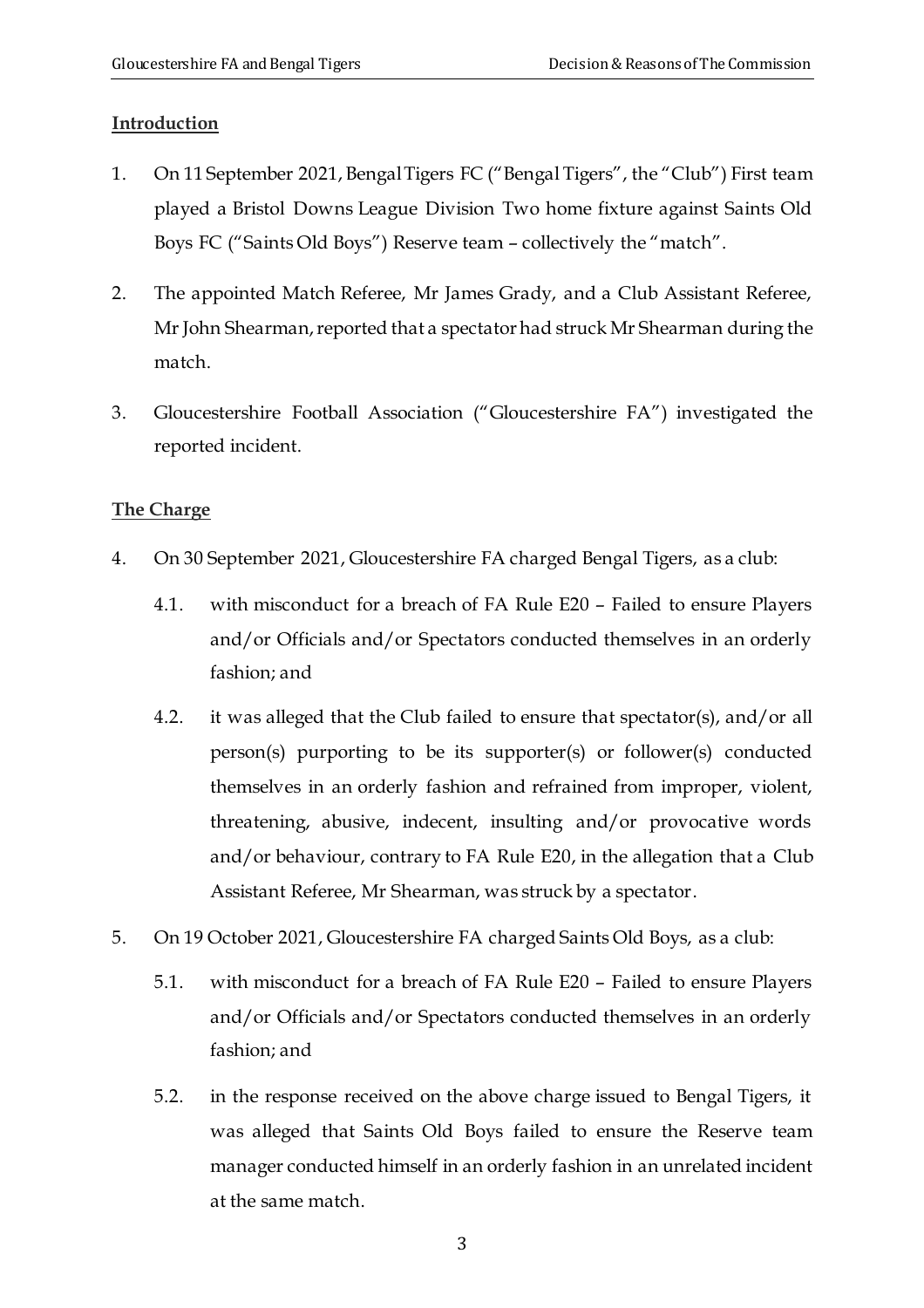- 6. The relevant sections of FA Rule E20 and E21 states <sup>1</sup> :
	- *"E20 Each Affiliated Association, Competition and Club shall be responsible for ensuring:*
	- *E20.1 that its directors, players, officials, employees, servants, representatives, spectators, and all persons purporting to be its supporters or followers, conduct themselves in an orderly fashion and refrain from any one or combination of the following: improper, violent, threatening, abusive, indecent, insulting or provocative words or behaviour, (including, without limitation, where any such conduct, words or behaviour includes a reference, whether express or implied, to any one or more of ethnic origin, colour, race, nationality, religion or belief, gender, gender reassignment, sexual orientation or disability) whilst attending at or taking part in a Match in which it is involved, whether on its own ground or elsewhere;*
	- *[…]*
	- *E21 Any Affiliated Association, Competition or Club which fails effectively to discharge its said responsibility in any respect whatsoever shall be guilty of Misconduct. It shall be a defence in respect of charges against a Club for Misconduct by spectators and all persons purporting to be supporters or followers of the Club, if it can show that all events, incidents or occurrences complained of were the result of circumstances over which it had no control, or for reasons of crowd safety, and that its responsible officers or agents had used all due diligence to ensure that its said responsibility was discharged…"*
- 7. Gloucestershire FA included with the charge letters the evidence that it intended to rely on in these cases.
- <span id="page-3-0"></span>8. Bengal Tigers was required to respond to its charge by 14 October 2021 and Saints Old Boys was required to respond to its charge by 02 November 2021.

### <span id="page-3-1"></span>**The Reply**

<span id="page-3-2"></span>9. On 14 October 2021, Bengal Tigers responded by pleading "*Not Guilty*" and

<sup>1</sup> p. 129 of FA Handbook 2021/22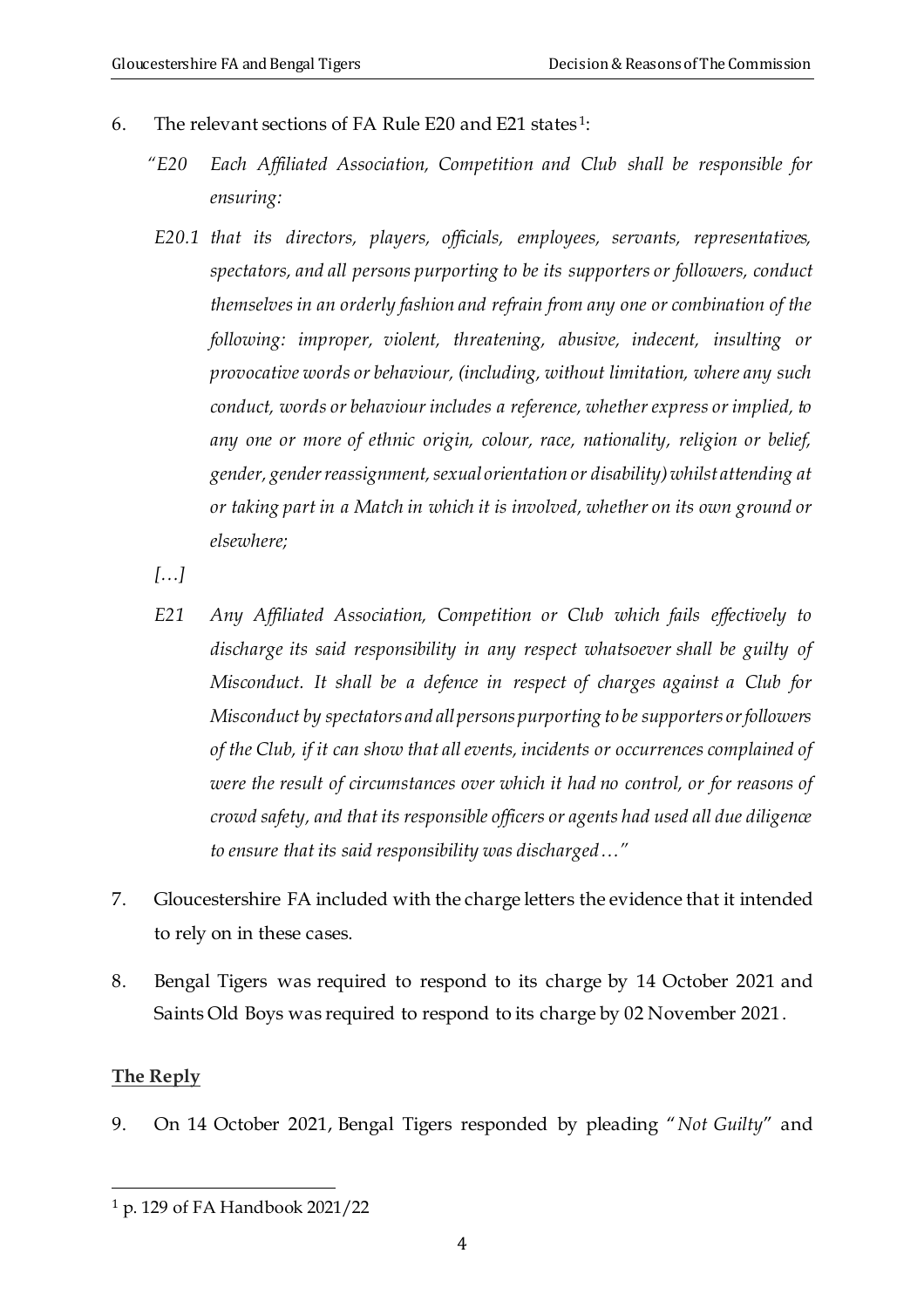requested the case to be dealt with in their absence at a Correspondence Hearing.

- 10. On 28 October 2021, Saints Old Boys responded by pleading "*Not Guilty*" and requested the case to be dealt with in their absence at a Correspondence Hearing.
- 11. As the offences were alleged to have been committed in the same match or there is common Association or defence evidence, the proceedings in these cases were consolidated – as per *Consolidation of Proceedings*, Regulation 13 of FA Disciplinary Regulations – and for the hearings to be conducted together, andthe charges to be determined at a joint hearing.
- <span id="page-4-0"></span>12. The relevant section of Regulation 13 of the Disciplinary Regulations states<sup>2</sup>:

*"Where the subject matter of or facts relating to a Charge or Charges against one or more Participant(s) is sufficiently linked (including, but not limited to, where offences are alleged to have been committed in the same Match or where there is common evidence of The Association or the defence) and where appropriate for the timely and efficient disposal of the proceedings, The Association and/or the relevant panel shall have the power to consolidate proceedings so that they are conducted together and the Charges may be determined at a joint hearing. In respect of such matters:*

*13.1 evidence adduced by or on behalf of a Participant shall be capable of constituting evidence against another Participant (the relevant panel shall give appropriate weight to such evidence); …"* 

# <span id="page-4-1"></span>**The Commission**

<span id="page-4-2"></span>13. TheFootball Association ("TheFA") appointedme,Thura KT Win, as a Chairman member of National Serious Case Panel, to this Discipline Commission as the Chairman Sitting Alone to adjudicate in these cases.

# <span id="page-4-3"></span>**The Hearing & Evidence**

- <span id="page-4-4"></span>14. I adjudicated these cases on 12 November 2021 as a Consolidated Hearing (the "Hearing").
- 15. I had received and read the bundle of documents prior to the Hearing.

<sup>2</sup> p. 150 of FA Handbook 2021/22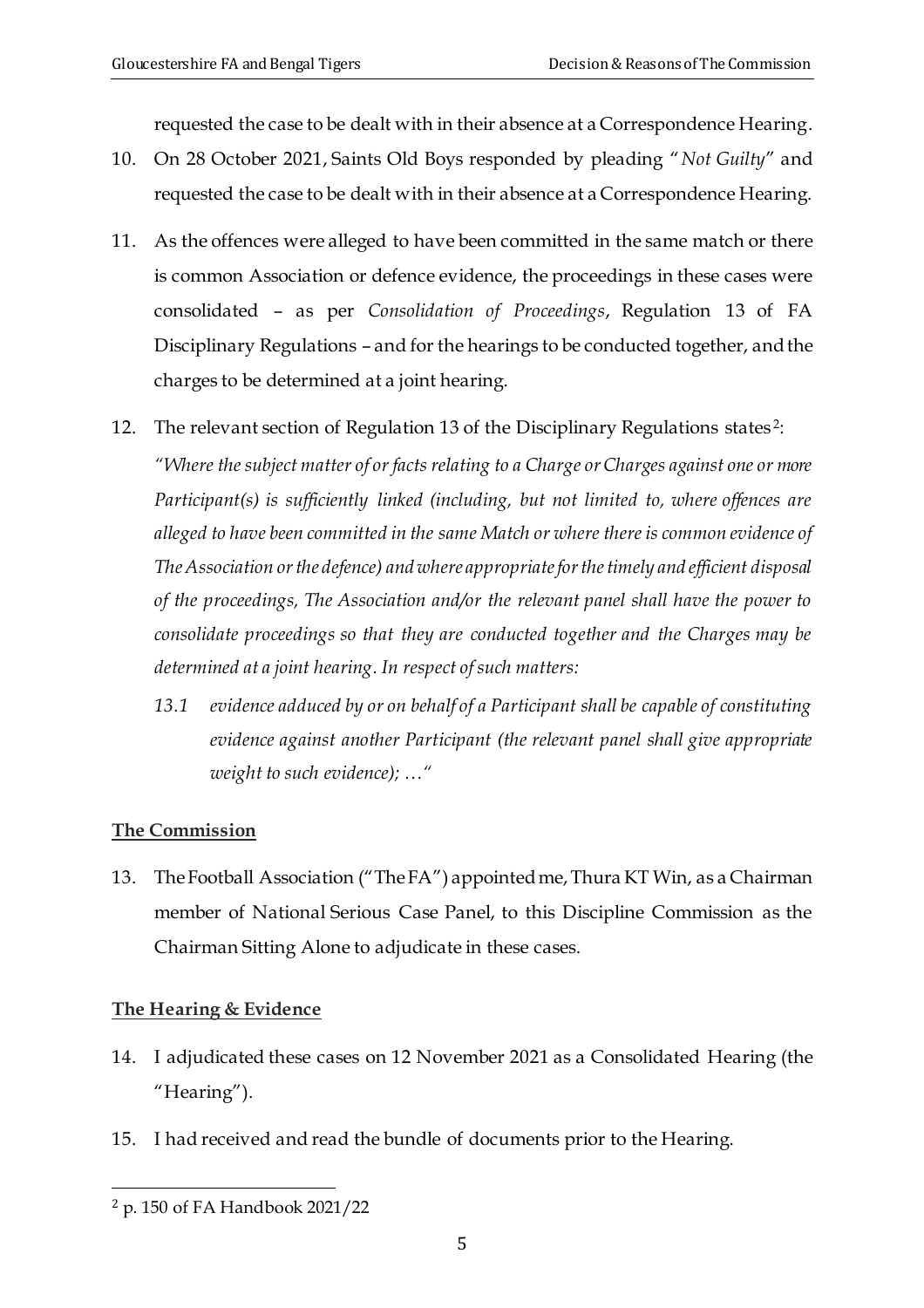- 16. The following is a summary of the principal submissions provided to me. It does not purport to contain reference to all the points made, however the absence in these reasons of any particular point, or submission, should not imply that I did not take such point, or submission, into consideration when I determined the matter. For the avoidance of doubt, I have carefully considered all the evidence and materials furnished with regard to these cases.
- 17. Whilst both charges were considered together under the *Consolidation of Proceedings*, these Written Reasons are only for, and in relation to, Bengal Tigers' charge involving a Match Official being struck by a spectator  $^3$ .
- 18. The Match Referee, Mr James Grady, submitted a report, dated 15 September 2021, in which he stated that (I quote):

"*I was called over by the [Saints Old Boys] linesman John Shearman, who informed me that he had been struck in the face by a guy who was watching the game. I asked the guy for his name which he refused, I then told him to leave the area of the game. He eventually left after slowly walking around the pitch to the area where Bengal [Tigers] were located. When I asked Bengal [Tigers] who he was and to move him away they denied he was anything to do with them. The guy had children with him and did go away from the pitch after a delay to the game of 5 mins.*"

19. The Club Assistant Referee for Saints Old Boys, Mr John Shearman, submitted a report, dated 20 September 2021, in which he stated that (I quote the relevant text):

"… *After about 15 minutes the [Bengal] Tigers manager came across to complain about a couple of decisions, but left soon after, still complaining. A couple of minutes later another man, obviously from their club, came over to stand on the touchline that I was running and proceeded to hurl insults at the Saints [Old Boys] players. He continued doing this for a few minutes whilst standing firmly on the touchline, so I asked him to step back a couple of paces, so that I had a clear run up and down the line. This request*  was ignored and when next the ball was played forward he was still standing on the line, *so I brushed past him while trying to keep up with play. He shouted 'no one touches me'* 

<sup>3</sup> paras 4.1 and 4.1.1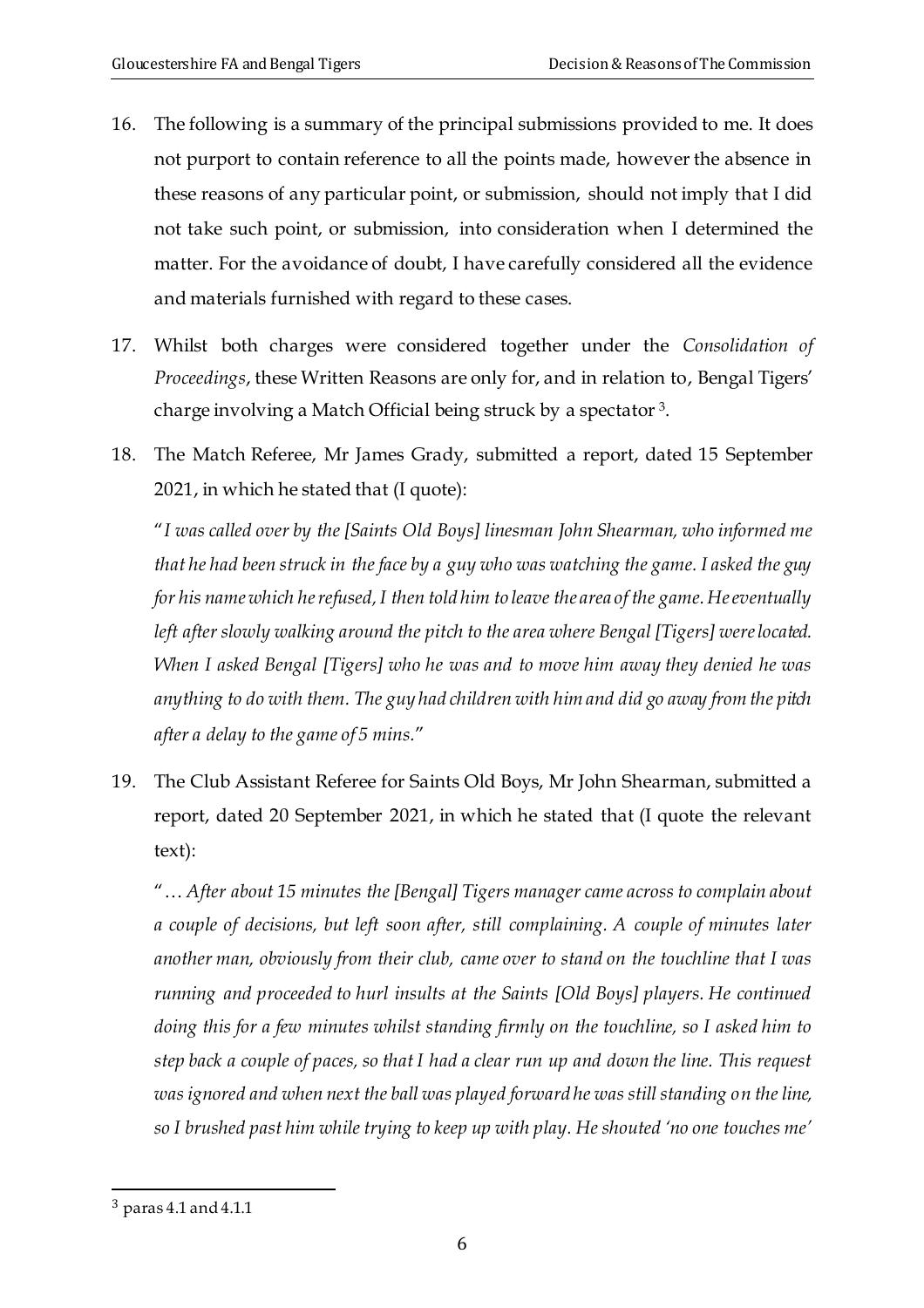and threw a punch which landed on my chest/shoulder area. Straight away I informed *the referee what had happened and he questioned the man and told him to leave the pitch area for the rest of the game. The game then continued and eventually ended in a 3 – 1 win for Saints [Old Boys] with no further incident.*"

20. In an undated letter, Mr Alan Curtis (position within the club unknown but he had stated that he was acting as Club Assistant Referee for Bengal Tigers at this match), stated that (I quote the relevant text):

"*… We as a club are not responsible for all bystanders and dog walkers upon the public space that is the Durham downs, our match was played on adjacent pitches to all the other up there so as every Saturday are watched by random people and often share touchlines with other sides backing onto us. Firstly the two statements are different the referee's report makes reference to Mr John Shearman being hit in the face, however Mr John Shearman clearly states he was struck on his shoulder / chest area? As a club we do not know who this gentleman or lady is and like the referee that day we didn't see any incident, I'm actually disgusted at Mr John Shearman's statement that claims he was 'obviously from our club' and I would like the question raised to him how and why he has come to that conclusion? I can also confirm that our manager did not at any point go to the other side of the pitch. He's well into his sixties these days and barely moves from his own side near the halfway line…*"

21. As this is a Consolidated Hearing, where "*evidence adduced by or on behalf of a Participant shall be capable of constituting evidence against another Participant (the relevant panel shall give appropriate weight to such evidence)*" 4 , there was a report from Mr Peter Clark, a referee from nearby match which got abandoned and who then walked over to watch this match, in Saints Old Boys case. In his Witness Report, dated 18 October 2021, Mr Clark stated that (I quote the relevant text):

"*With the Downs League game that I had been refereeing having been abandoned due to a serious injury to one of the players, I walked over to watch the Bengal Tigers v Saints OB's Reserves game. When I got to the pitch I was informed that a member of the Bengal Tigers contingent had assaulted the member of Saints OB's Reserves who was acting as* 

<sup>4</sup> para 12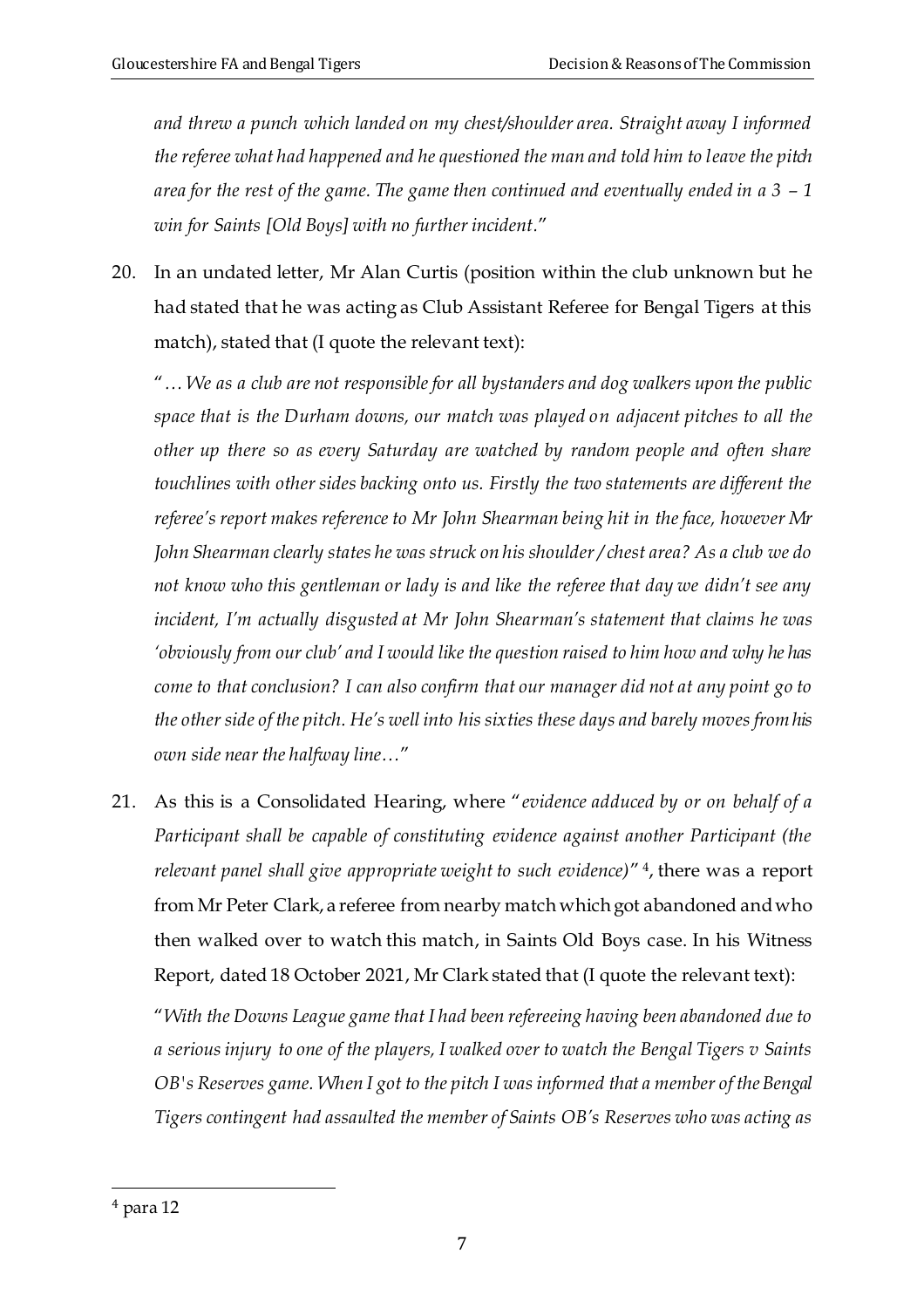*Assistant Referee. I stood alongside a small group of Saints OB's substitutes/supporters on the touchline in the Saints OB's defensive half of the pitch…*"

<span id="page-7-0"></span>22. That concluded relevant evidence in this case.

# <span id="page-7-1"></span>**Standard of Proof**

<span id="page-7-2"></span>23. The applicable standard of proof required for this case is the civil standard of the balance of probability. This standard means, I would be satisfied that an event occurred if I considered that, on the evidence, it was more likely than not to have happened*.*

# <span id="page-7-3"></span>**The Findings & Decision**

- <span id="page-7-4"></span>24. In summary:
- 25. The witnesses had made the link that the spectator in question was a person "*purporting to be*" <sup>5</sup> Bengal Tigers' supporter or follower:
	- 25.1. Mr Shearman had stated that this spectator "*came over to stand on the touchline that I was running and proceeded to hurl insults at the Saints [Old Boys] players. He continued doing this for a few minutes*" 6 ;
	- 25.2. Mr Grady had stated that this spectator "*slowly walking around the pitch to the area where Bengal [Tigers] were located*" <sup>7</sup> and that "*The guy had children with him*" <sup>8</sup> – the children were not reported to be with the spectator at the touchline when this incident took place or that the children remained in the area where Bengal Tigers were located and whether that was the reason the spectator went to that area before leaving the pitch; and
	- 25.3. Mr Clark had stated that he was informed, that "*a member of the Bengal Tigers contingent had assaulted the member of Saints OB's Reserves who was acting as Assistant Referee*" 9 (emphasis added). It was unknown who had informed Mr Clark about this incident, but Mr Clark had said he "*stood alongside a small group of Saints OB's substitutes/supporters on the touchline in*

<sup>5</sup> para 6 (see *E20.1*)

<sup>6</sup> para 19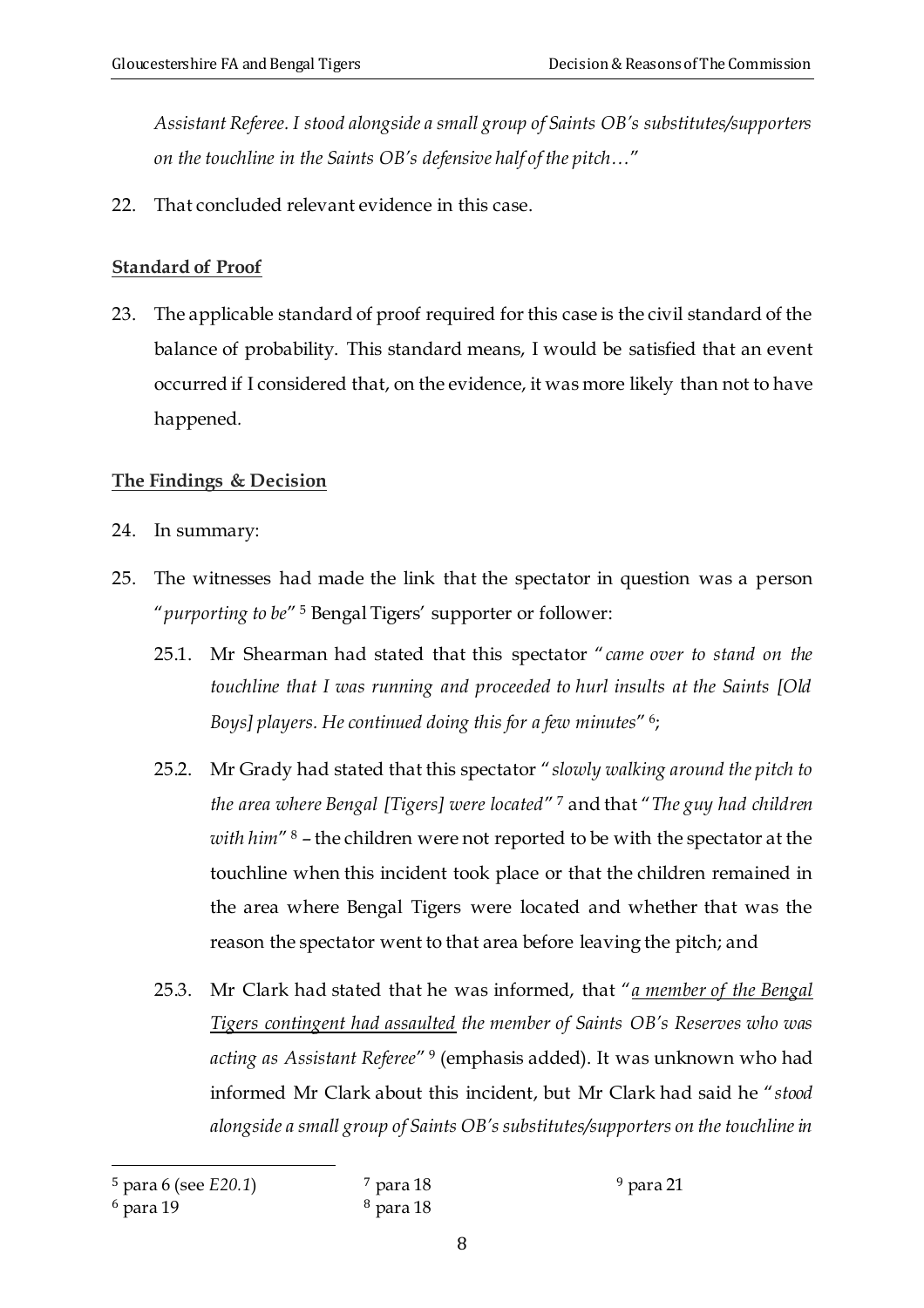*the Saints OB's defensive half of the pitch*" 10 .

- 26. It was the Club's submission by Mr Curtis that "*As a club we do not know who this gentleman or lady is… We as a club are not responsible for all bystanders and dog walkers upon the public space that is the Durham downs, our match was played on adjacent pitches to all the other up there so as every Saturday are watched by random people and often share touchlines with other sides backing onto us*" 11 .
- 27. On the evidence before me and on the standard of proof required, being balance of probability, I was satisfied that it was more likely than not that the spectator was a person purporting to be Bengal Tigers' supporter or follower.
- 28. For completeness, it is also to be noted that Bengal Tigers was the first-named team in the match and, therefore, was the home team. It falls on the home team to be responsible for the behaviour of its own and neutral spectators, unless the available defence under FA Rule E21 <sup>12</sup> is satisfied. In this case, the Club had not provided evidence that the spectator was an away team's supporter or to satisfy this defence under FA Rule E21.
- 29. In relation to Mr Shearman being struck by this spectator, the only witness evidence was from Mr Shearman. Mr Grady reported what he said was told to him by Mr Shearman. Other people who provided the statements did not witness the incident:
	- 29.1. Mr Shearman said the spectator was "*standing firmly on the touchline, so I asked him [the spectator] to step back a couple of paces, so that I had a clear run up and down the line. This request was ignored [by the spectator]"* <sup>13</sup>*;*
	- 29.2. Mr Shearman further stated that "*when next the ball was played forward he was still standing on the line, so I brushed past him while trying to keep up with play. He shouted 'no one touches me' and threw a punch which landed on my chest/shoulder area. Straight away I informed the referee what had happened*" 14;
	- 29.3. Mr Grady stated that "*I was called over by the [Saints Old Boys] linesman John*

<sup>10</sup> para 21

<sup>12</sup> para 6 (see *E21*) <sup>13</sup> para 19

<sup>11</sup> para 20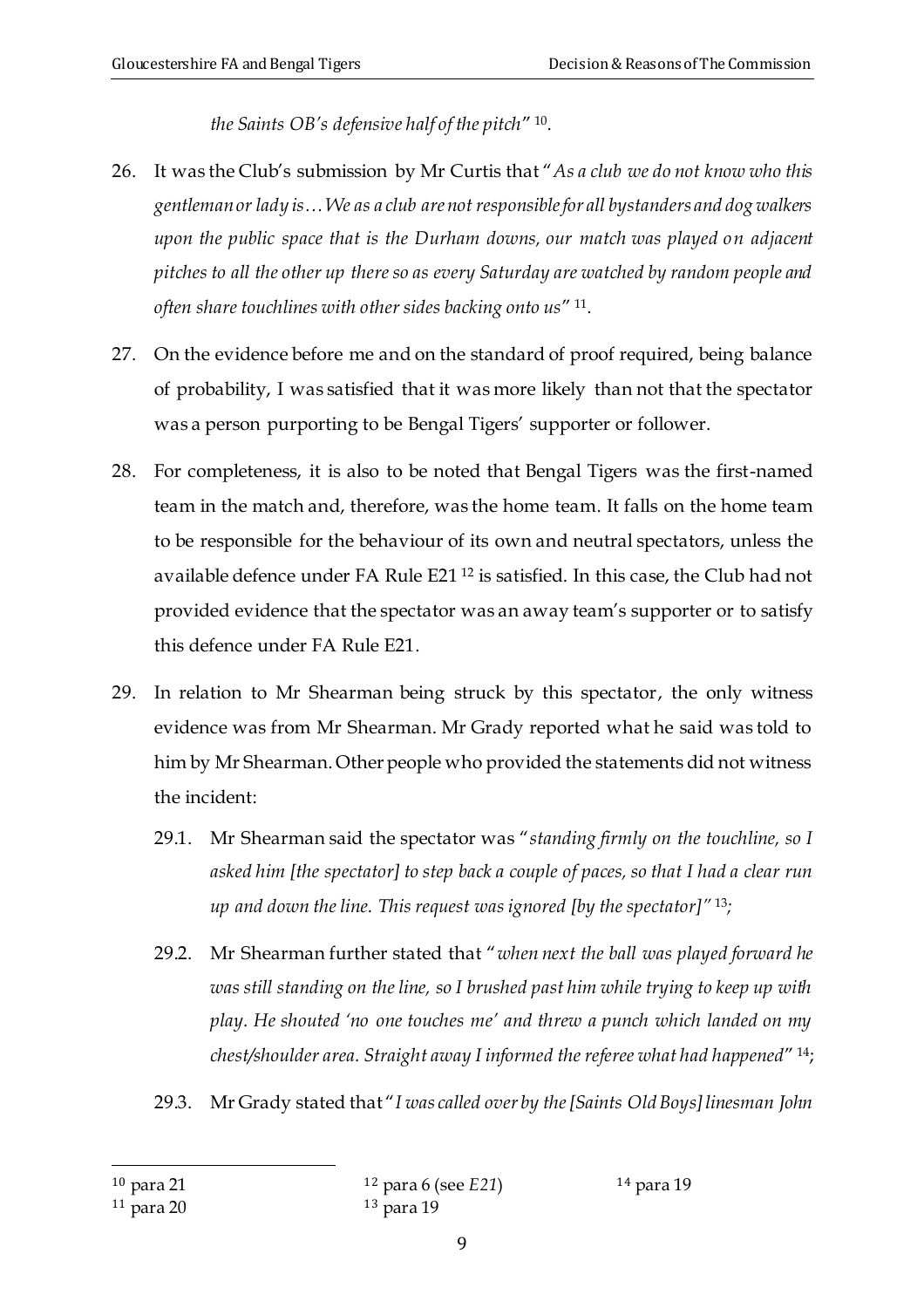*Shearman, who informed me that he had been struck in the face by a guy who was watching the game*" <sup>15</sup>; and

- 29.4. Mr Grady added that "*I asked the guy for his name which he refused, I then told him to leave the area of the game. He eventually left… and did go away from the pitch after a delay to the game of 5 mins*" 16 .
- 30. It was noted, as stated by Mr Curtis in the Club's response, that there was a difference in reports of where the strike had landed on Mr Shearman. But, the information provided by Mr Grady was not what he witnessed himself that might have heightened concerns on the discrepancies.
- 31. I was satisfied on standard of proof required that Mr Shearman's evidence on how the strike came about from the spectator was credible and found it to be more likely than not that the spectator had struck Mr Shearman. Where the strike had landed has no material difference on establishing the liability that the spectator had struck Mr Shearman or the sanction to follow.
- 32. Based on the evidence before me and standard of proof required that I found it was more likely not that a person purporting to be a supporter or follower of Bengal Tigers had struck Mr Shearman who, as Saints Old Boys' Club Assistant Referee, was acting as a Match Official.
- 33. Therefore, I found the E20 Charge <sup>17</sup> PROVEN.
- <span id="page-9-0"></span>34. I assessed the level of seriousness and culpability to be at medium to high level.

# <span id="page-9-1"></span>**Previous Disciplinary Record**

<span id="page-9-2"></span>35. After finding the charge proven, I sought the Club's offence history. Whilst the Club has prior misconduct record in the previous five seasons, including one E20 offence in January 2017 when the Club received a fine of £50, it was a dissimilar offence involving its players. The Club has no previous misconduct record involving its spectators or followers.

 $^{15}$  para 18  $^{16}$  para 18  $^{17}$  para 4